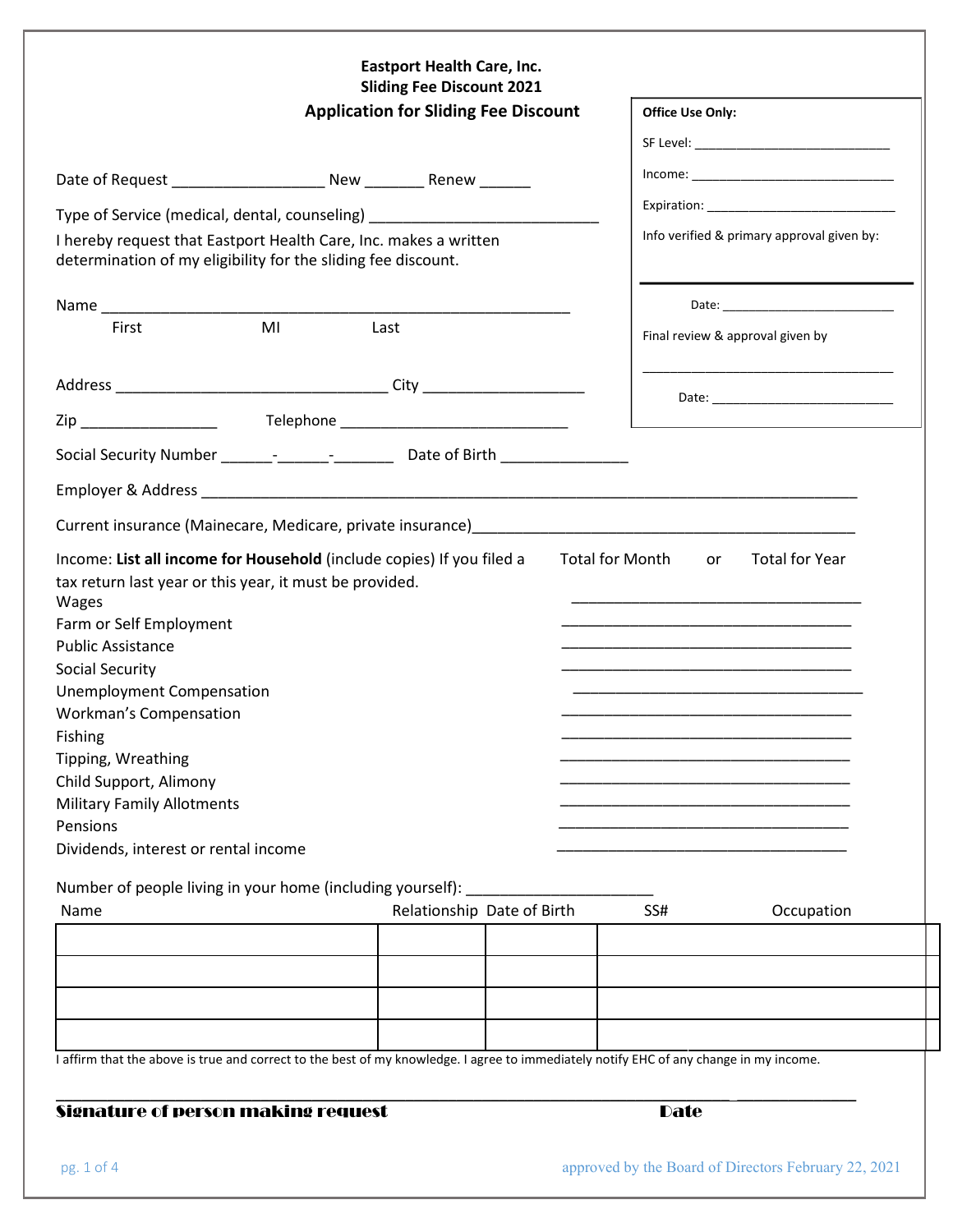## **Eastport Health Care, Inc. Sliding Fee Discount 2021**

Use this space for any additional members of the family:

| Name | Relationship Date of Birth | SS# | Occupation |
|------|----------------------------|-----|------------|
|      |                            |     |            |
|      |                            |     |            |
|      |                            |     |            |
|      |                            |     |            |

You will need to provide a copy of at least one of these examples of income information:

Wages (pay stubs for the month, W2 tax forms)

1040 Tax form (most current)

Self-Employment (business, farming, fishing) (bank statements or checks deposited)

Social Security (bank statement of direct deposit or tax form SSA-1099, or current year benefit letter – you can request a letter by calling 1-877-405-1448)

Tipping, Wreathing (copies of checks or receipts from buyers)

Alimony (copy of check for the month)

Pensions (benefits statement)

Dividends, interest or rental income (copy of checks or tax statements)

Unemployment (unemployment letter or weekly report showing current benefits call 1-800-593-7660)

Worker's Compensation (tax form 1099-G) or benefit letter

Mainecare (eligibility letter)

Letter signed by family or friends explaining the support they are giving you

Bank statements or request a letter from your bank to show weekly or monthly deposits

- 1. Fill in the front side of application (use the above section if needed for additional family members).
	- a. Put today's date at the top
	- b. Specify the type(s) of services you are requesting medical, dental, counseling
	- c. List current insurance coverage if any
	- **d. List all income for everyone in your household**
	- e. Please answer **ALL** questions
	- f. Your dated signature must be at the bottom of the application
- 2. **You will need to include proof of all household income for at least one month**, with your application. We cannot process your application until we have this proof.
- 3. Those you list as household members are considered for coverage as well. If you are approved, they may receive the same services as you. **Please state if they are not requesting services.**
- 4. Mail your application and income proof to EHC or drop it off at the front desk within 30 days of your visit.

Thank you for applying for the Sliding Fee Discount. If you have any questions or concerns, please do not hesitate to call Bridgette Holmes, **207-853-0189 or email [bholmes@eastporthealth.org.](mailto:bholmes@eastporthealth.org.)** Mail **applications to EHC, 30 Boynton St., Eastport, ME 04631**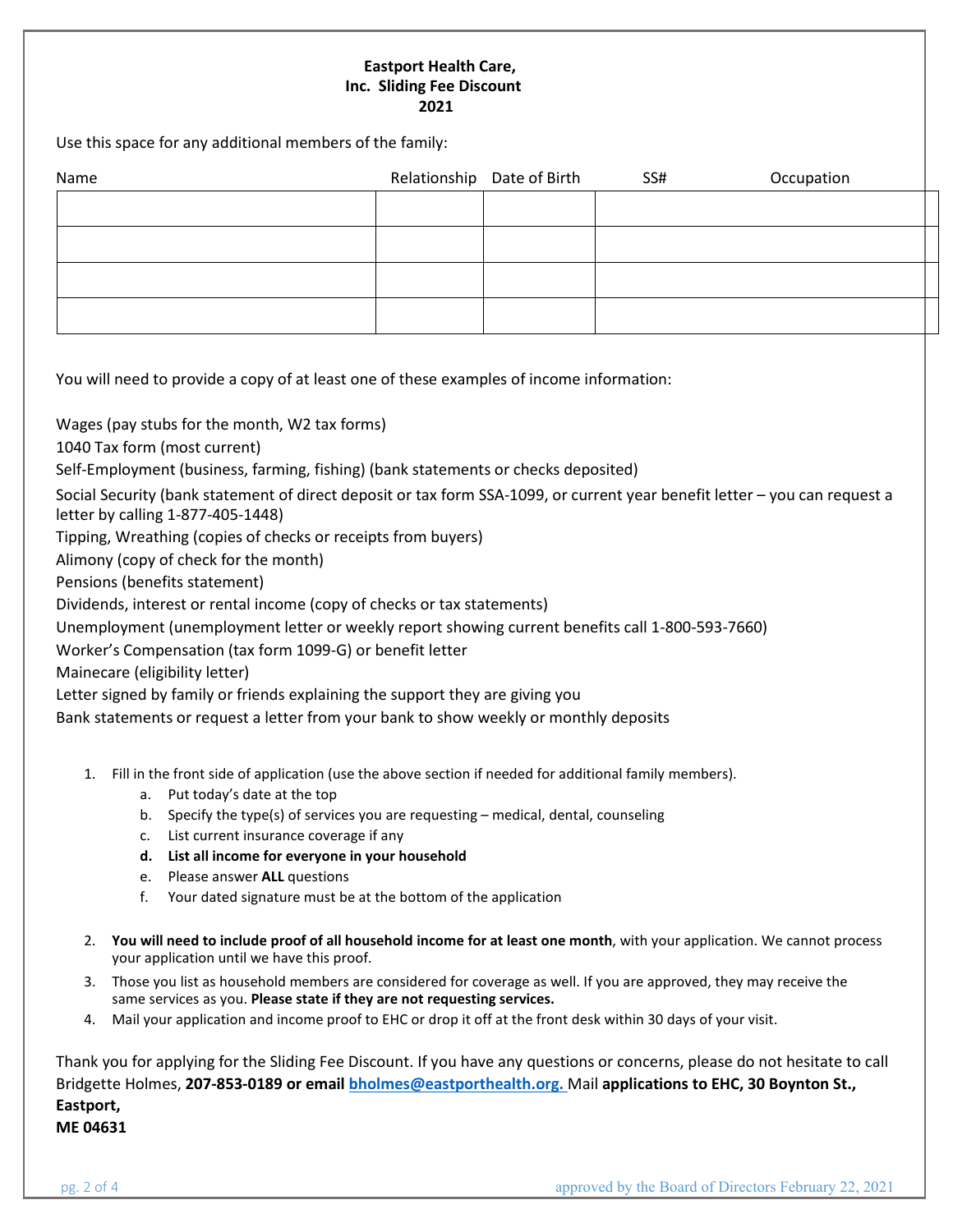## **Eastport Health Care, Inc. Sliding Fee Discount 2021**

**EHC offers a sliding fee scale to all its patients. The Sliding fee scale covers all approved scope of project services provided by EHC.**

**The sliding fee scale is based on income limits and is available to patients with or without insurance. Medicare patients are also eligible - the sliding fee scale may cover a portion of the 20% coinsurance. We will assist you with a Marketplace or Mainecare application if applicable as part of this process. Patients are required to apply for Sliding Fee Discount (SFD) annually.**

**Patients who meet federal guidelines and who submit all the required paperwork with the application, may receive a SFD for services rendered. Patients who receive the Sliding Fee are expected to pay their portion or co-pay at the time of service. Patients who qualify for Category A-1 may qualify to have their copay waived if there is hardship.**

**EHC Sliding Fee Discount for Dental lab services (i.e. dentures, bridges, crowns, and DME supplies etc.):**

- **For all dental procedures that require lab services: 50% must be paid prior to the first visit and the remainder before delivery.**
- **Dental implants and Invisalign® treatments are not covered under the sliding fee program**
- **Annual benefit limits (i.e.: 1 crown per year) will mirror Delta Dental Insurance**
- **Medical lab services by Affiliated Lab only will be discounted at the same rate as EHC Sliding Fee Discount.**

**If your gross income falls within the ranges listed below, you may be eligible for a sliding fee discount. Any of our staff can give you an application and answer basic questions or contact Bridgette Holmes, Patient Insurance Services Coordinator, at 853-0189 for further assistance. All information is kept confidential.**

| Poverty<br>Level | 100% or less      | 101% to 125%          | 126% to 150%      | 151% to 200%      | Over 201%   |
|------------------|-------------------|-----------------------|-------------------|-------------------|-------------|
|                  | Nominal<br>Charge | <b>Partial Charge</b> | Partial Charge    | Partial Charge    | Ineligible  |
|                  | <b>Category A</b> | <b>Category B</b>     | <b>Category C</b> | <b>Category D</b> |             |
| Family<br>Size   | \$15.00<br>copay  | \$30.00<br>copay      | \$40.00<br>copay  | \$50.00<br>copay  | Full        |
|                  | 0-\$12,880        | \$12,881-\$16,100     | \$16,101-\$19,320 | \$19,321-\$25,760 | $$25,761 +$ |
| 2                | 0-\$17,420        | \$17,421-\$21,775     | \$21,776-\$26,130 | \$26,131-\$34,840 | $$34,841 +$ |
| 3                | 0-\$21,960        | \$21,961-\$27,450     | \$27,451-\$32,940 | \$32,941-\$43,920 | $$43,921 +$ |
| 4                | 0-\$26,500        | \$26,501-\$33,125     | \$33,126-\$39,750 | \$39,751-\$53,000 | $$53,001 +$ |
| 5                | 0-\$31,040        | \$31,041-\$38,800     | \$38,801-\$46,560 | \$46,561-\$62,080 | $$62,081 +$ |
| 6                | 0-\$35,580        | \$35,581-\$44,475     | \$44,476-\$53,370 | \$53,371-\$71,160 | $$71,161 +$ |
| 7                | 0-\$40,120        | \$40,121-\$50,150     | \$50,151-\$60,180 | \$60,181-\$80,240 | $$80,241 +$ |
| 8                | 0-\$44,660        | \$44,661-\$55,825     | \$55,826-\$66,990 | \$66,991-\$89,320 | $$89,321 +$ |
| for each         | additional        | person add \$4,480.00 |                   |                   |             |

Based on 2021 DHHS Poverty Guidelines published source: Federal Register, February 4, 2021 revised 2/17/21